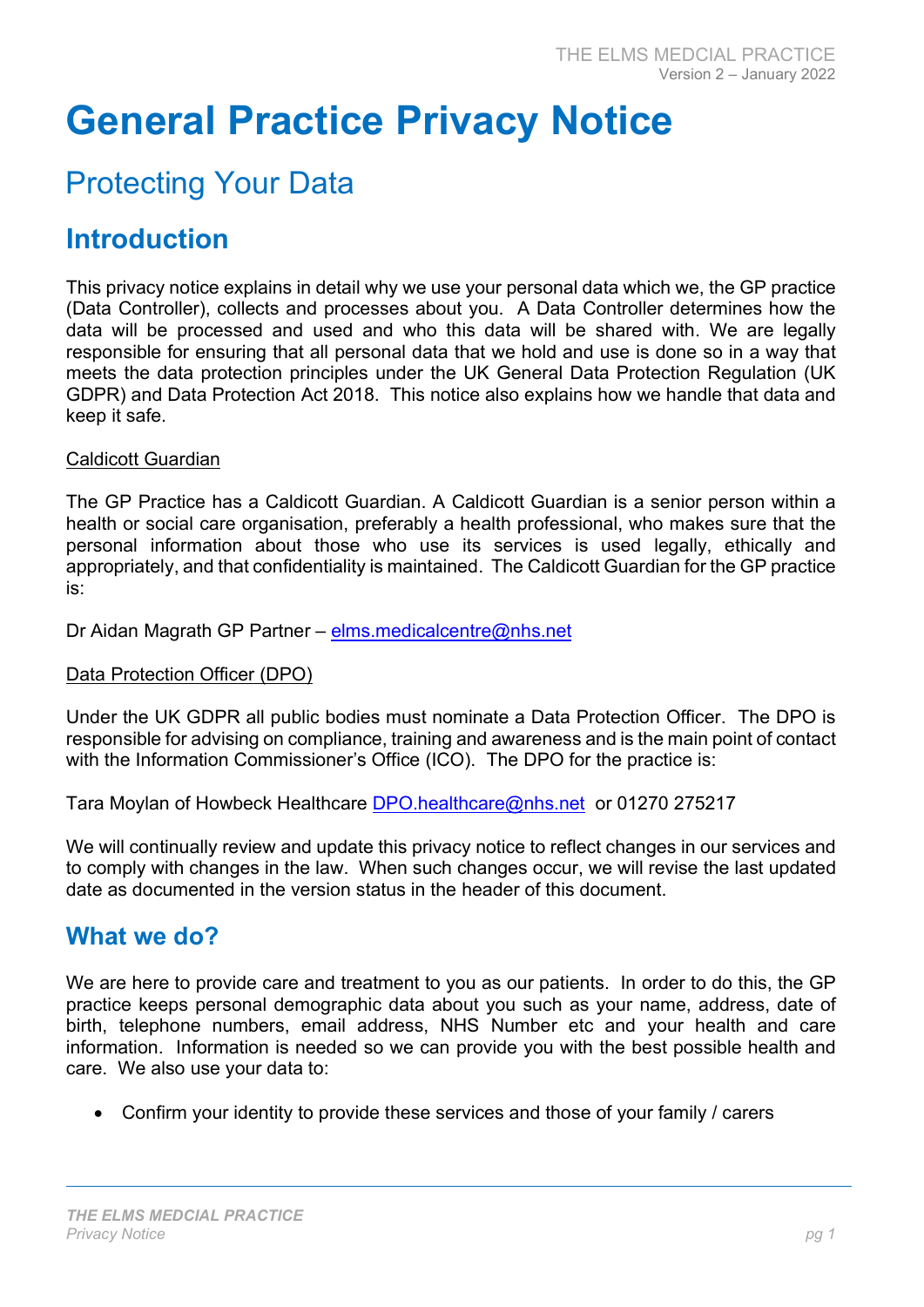- Understand your needs to provide the services that you request
- Obtain your opinion on our services (with consent)
- Prevent and detect fraud and corruption in the use of public funds
- Make sure we meet our statutory obligations, including those related to diversity and equalities
- Adhere to a legal requirement that will allow us to use or provide information (e.g. a formal Court Order or legislation, investigations)

# Definition of Data Types

We use the following types of information / data:

#### Personal Data

This contains details that identify individuals even from one data item or a combination of data items. The following are demographic data items that are considered identifiable such as name, address, NHS Number, full postcode, date of birth. Under UK GDPR, this now includes location data and online identifiers.

#### Special categories of data (previously known as sensitive data)

This is personal data consisting of information as to: race, ethnic origin, political opinions, health, religious beliefs, trade union membership, sexual life and previous criminal convictions. Under UK GDPR, this now includes biometric data and genetic data.

#### Personal Confidential Data (PCD)

This term came from the Caldicott review undertaken in 2013 and describes personal information about identified or identifiable individuals, which should be kept private or secret. It includes personal data and special categories of data but it is adapted to include dead as well as living people and 'confidential' includes both information 'given in confidence' and 'that which is owed a duty of confidence'.

#### Pseudonymised Data or Coded Data

Individual-level information where individuals can be distinguished by using a coded reference, which does not reveal their 'real world' identity. When data has been pseudonymised it still retains a level of detail in the replaced data by use of a key / code or pseudonym that should allow tracking back of the data to its original state.

#### Anonymised Data

This is data about individuals but with all identifying details removed. Data can be considered anonymised when it does not allow identification of the individuals to whom it relates, and it is not possible that any individual could be identified from the data by any further processing of that data or by processing it together with other information which is available or likely to be available.

#### Aggregated Data

This is statistical information about multiple individuals that has been combined to show general trends or values without identifying individuals within the data.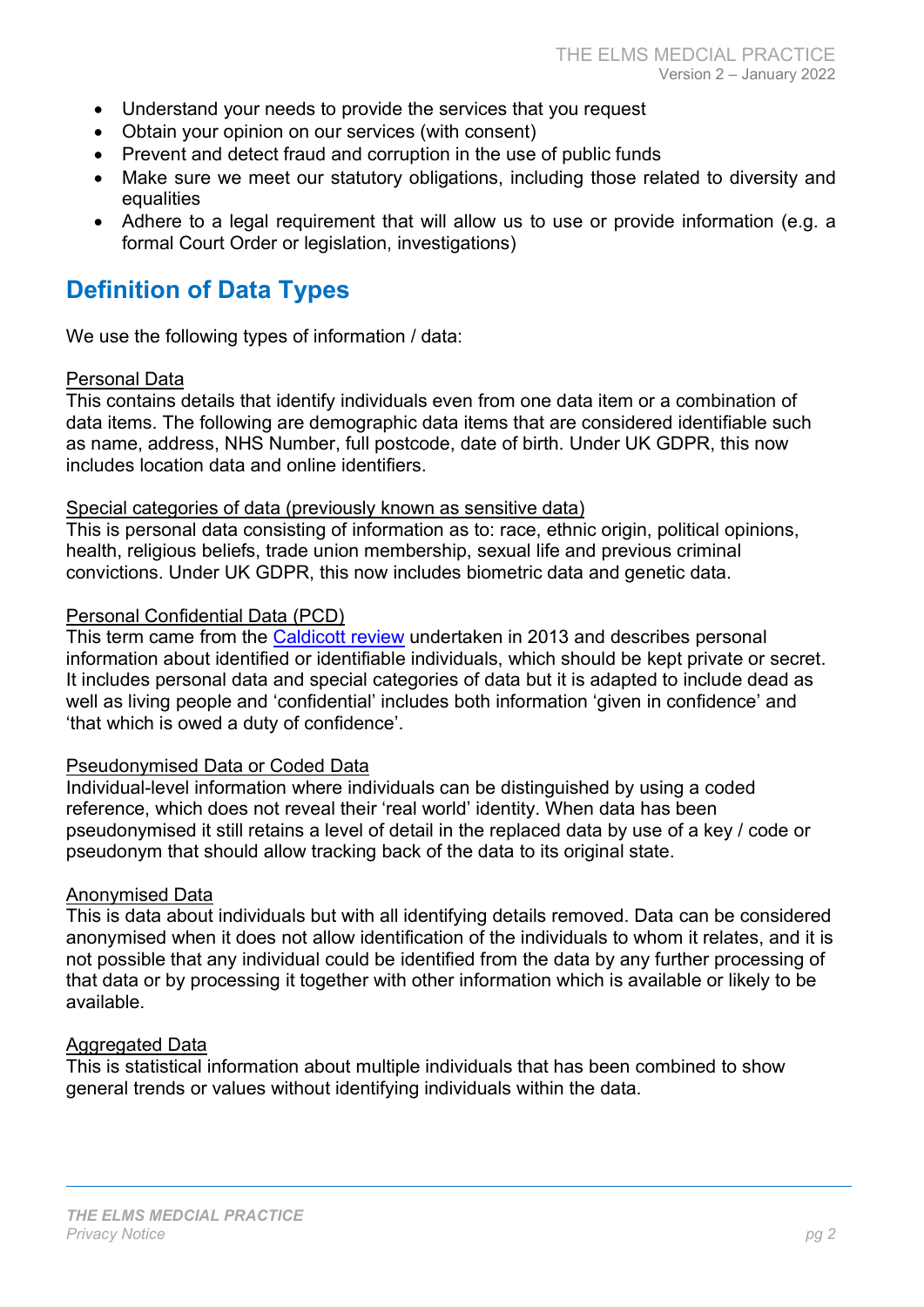# Our data processing activities

The law on data protection under the UK GDPR sets out a number of different reasons for which personal data can be processed for. The law states that we have to inform you what the legal basis is for processing personal data and also if we process special category of data such as health data what the condition is for processing.

The types of processing we carry out in the GP practice and the legal bases and conditions we use to do this are outlined below:

#### Provision of Direct Care and administrative purposes within the GP practice

| <b>Type of Data</b>    | Personal Data - demographics                                                    |
|------------------------|---------------------------------------------------------------------------------|
|                        | Special category of data - Health data                                          |
| <b>Source of Data</b>  | Patient and other health and care providers                                     |
| Legal basis for        | Article 6 (1)(e) - Processing is necessary for the performance of a task        |
| processing             | carried out in the public interest or in the exercise of official authority     |
| personal data          |                                                                                 |
| and                    | Article $9(2)(h)$ - Processing is necessary for the purposes of preventative or |
| <b>Condition for</b>   | occupational medicine for the assessment of the working capacity of the         |
| processing special     | employee, medical diagnosis, the provision of health and social care or         |
| category of data       | treatment or the management of health and social care systems                   |
| <b>Common Law Duty</b> | <b>Implied Consent</b>                                                          |
| of Confidentiality     |                                                                                 |
| basis                  |                                                                                 |

Direct care means a clinical, social or public health activity concerned with the prevention, investigation and treatment of illness and the alleviation of suffering of individuals. This is carried out by one or more registered and regulated health or social care professionals and their team with whom the individual has a legitimate relationship with. In addition, this also covers administrative purposes which are in the patient's reasonable expectations.

To explain this, a patient has a legitimate relationship with a GP in order for them to be treated and the GP practice staff process the data in order to keep up to date records and to send referral letters etc.

Other local administrative purposes include waiting list management, performance against national targets, activity monitoring, local clinical audit and production of datasets to submit for national collections.

This processing covers the majority of our tasks to deliver health and care services to you. When we use the above legal basis and condition to process your data for direct care, consent under UK GDPR is not needed. However, we must still satisfy the common law duty of confidentiality and we rely on implied consent. For example, where a patient agrees to a referral from one healthcare professional to another and where the patient agrees this implies their consent.

# Purposes other than direct care (secondary use)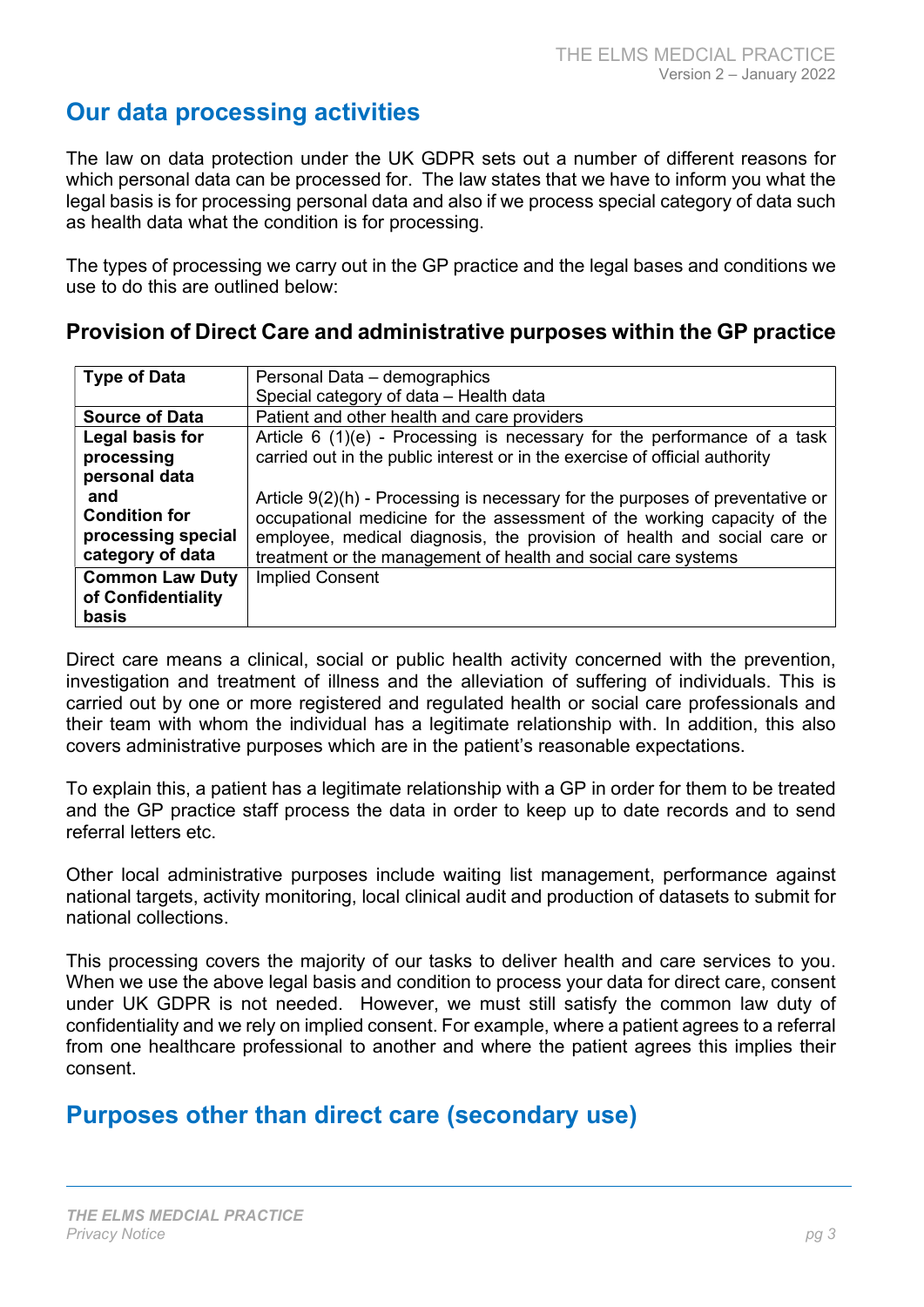This is information which is used for non-healthcare purposes. Generally this could be for research purposes, audits, service management, safeguarding, commissioning, complaints and patient and public involvement.

When your personal information is used for secondary use this should, where appropriate, be limited and de-identified so that the secondary uses process is confidential.

#### **Safeguarding**

| <b>Type of Data</b>    | Personal Data - demographics                                                     |
|------------------------|----------------------------------------------------------------------------------|
|                        | Special category of data - Health data                                           |
| <b>Source of Data</b>  | Patient and other health and care providers                                      |
| <b>Legal Basis and</b> | Article 6 (1)(e) - Processing is necessary for the performance of a task         |
| <b>Condition for</b>   | carried out in the public interest or in the exercise of official authority      |
| processing special     |                                                                                  |
| category of data       | Article $9(2)(b)$ - Processing is necessary for the purposes of carrying out     |
| under UK GDPR          | the obligations and exercising the specific rights of the controller or the data |
|                        | subject in the field of social protection law                                    |
| <b>Common Law Duty</b> | Overriding Public Interest / children and adult safeguarding legislation         |
| of Confidentiality     |                                                                                  |
| basis                  |                                                                                  |

Information is provided to care providers to ensure that adult and children's safeguarding matters are managed appropriately. Access to personal data and health information will be shared in some limited circumstances where it's legally required for the safety of the individuals concerned. For the purposes of safeguarding children and vulnerable adults, personal and healthcare data is disclosed under the provisions of the Children Acts 1989 and 2006 and Care Act 2014.

#### Risk Stratification

| <b>Type of Data</b>               | Personal Data - demographics                                                                                                                                                                                                                                                                         |
|-----------------------------------|------------------------------------------------------------------------------------------------------------------------------------------------------------------------------------------------------------------------------------------------------------------------------------------------------|
|                                   | Special category of data - Health data                                                                                                                                                                                                                                                               |
| <b>Source of Data</b>             | GP Practice and other care providers                                                                                                                                                                                                                                                                 |
| <b>Legal Basis and</b>            | Article 6 (1)(c) - Processing is necessary for compliance with a legal                                                                                                                                                                                                                               |
| <b>Condition for</b>              | obligation                                                                                                                                                                                                                                                                                           |
| processing special                |                                                                                                                                                                                                                                                                                                      |
| category of data<br>under UK GDPR | Article 9(2)(h) - Processing is necessary for the purposes of preventative or<br>occupational medicine for the assessment of the working capacity of the<br>employee, medical diagnosis, the provision of health and social care or<br>treatment or the management of health and social care systems |
|                                   | Section 251 NHS Act 2006                                                                                                                                                                                                                                                                             |

Risk stratification entails applying computer based algorithms, or calculations to identify those patients who are most at risk from certain medical conditions and who will benefit from clinical care to help prevent or better treat their condition. To identify those patients individually from the patient community would be a lengthy and time-consuming process which would by its nature potentially not identify individuals quickly and increase the time to improve care. A GP / health professional reviews this information before a decision is made.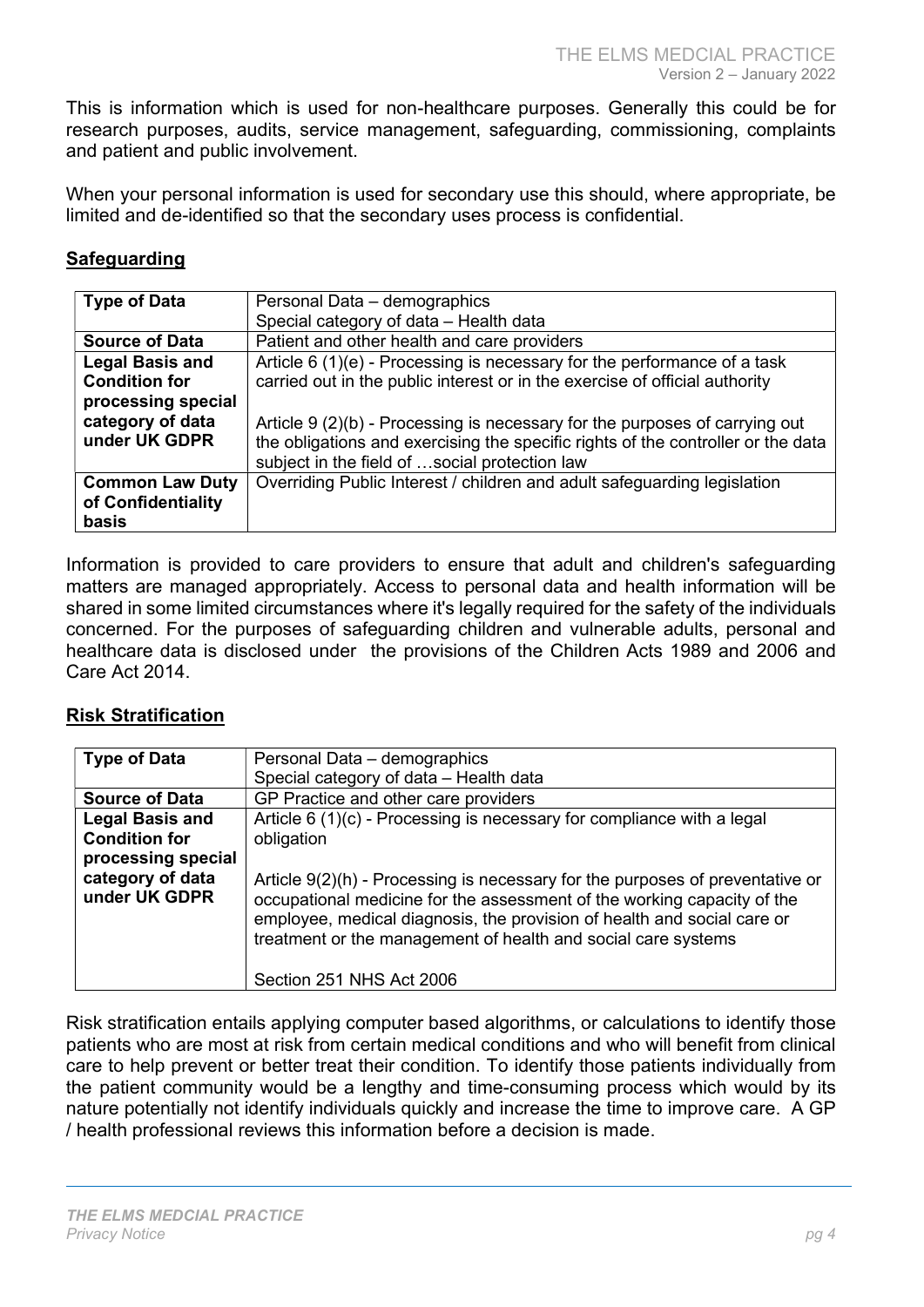The use of personal and health data for risk stratification has been approved by the Secretary of State, through the Confidentiality Advisory Group of the Health Research Authority (known as Section 251 approval). This approval allows your GP or staff within your GP Practice who are responsible for providing your care, to see information that identifies you, but CCG staff will only be able to see information in a format that does not reveal your identity.

NHS England encourages GPs to use risk stratification tools as part of their local strategies for supporting patients with long-term conditions and to help and prevent avoidable admissions.

Knowledge of the risk profile of our population helps to commission appropriate preventative services and to promote quality improvement.

Risk stratification tools use various combinations of historic information about patients, for example, age, gender, diagnoses and patterns of hospital attendance and admission and primary care data collected in GP practice systems.

Our data processor for Risk Stratification purposes is the CCG's BI Teams using "Qliksense Software"

If you do not wish information about you to be included in our risk stratification programme, please contact the GP Practice. We can add a code to your records that will stop your information from being used for this purpose. Please see the section below regarding objections for using data for secondary uses.

| <b>Type of Data</b>               | Personal Data - demographics                                                                                                                                                                                                                                                                           |
|-----------------------------------|--------------------------------------------------------------------------------------------------------------------------------------------------------------------------------------------------------------------------------------------------------------------------------------------------------|
|                                   | Special category of data - Health data                                                                                                                                                                                                                                                                 |
|                                   | Pseudonymised                                                                                                                                                                                                                                                                                          |
|                                   | Anonymised                                                                                                                                                                                                                                                                                             |
| <b>Source of Data</b>             | GP Practice and other care providers                                                                                                                                                                                                                                                                   |
| <b>Legal Basis and</b>            | Article $6(1)(c)$ - Processing is necessary for compliance with a legal                                                                                                                                                                                                                                |
| <b>Condition for</b>              | obligation                                                                                                                                                                                                                                                                                             |
| processing special                |                                                                                                                                                                                                                                                                                                        |
| category of data<br>under UK GDPR | Article $9(2)(h)$ - Processing is necessary for the purposes of preventative or<br>occupational medicine for the assessment of the working capacity of the<br>employee, medical diagnosis, the provision of health and social care or<br>treatment or the management of health and social care systems |
|                                   | Section 251 NHS Act 2006, NHS Constitution (Health and Social Care Act<br>2012)                                                                                                                                                                                                                        |

#### National Clinical Audits

The GP practice contributes to national clinical audits and will send the data which are required by NHS Digital when the law allows. This may include demographic data such as data of birth and information about your health which is recorded in coded form, for example, the clinical code for diabetes or high blood pressure.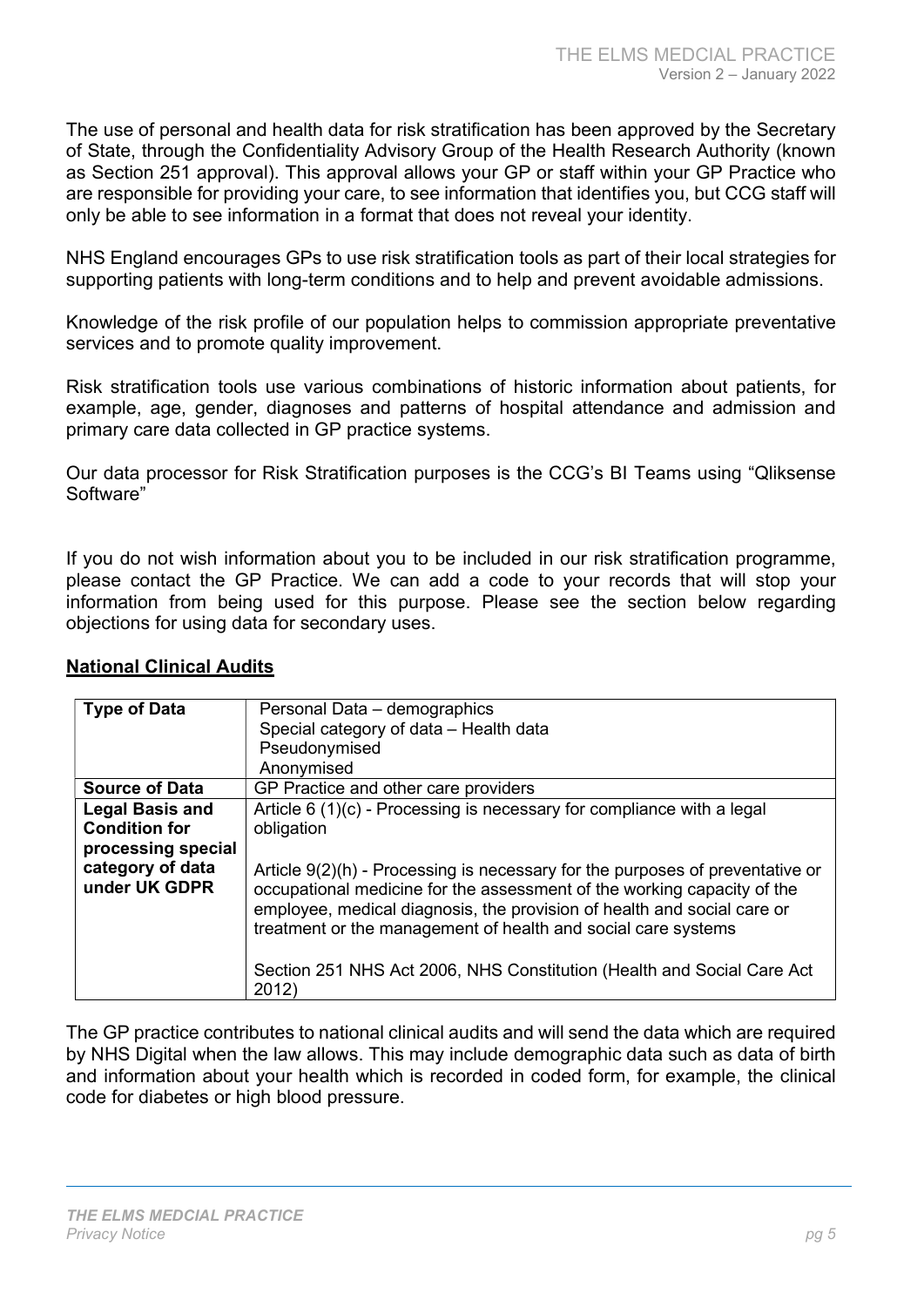#### Research

| <b>Type of Data</b>                                                  | Personal Data - demographics<br>Special category of data - health data                                                                                   |
|----------------------------------------------------------------------|----------------------------------------------------------------------------------------------------------------------------------------------------------|
| <b>Source of Data</b>                                                | <b>GP Practice</b>                                                                                                                                       |
| <b>Legal Basis and</b><br><b>Condition for</b><br>processing special | Article $6(1)(e)$ - Processing is necessary for the performance of a task<br>carried out in the public interest or in the exercise of official authority |
| category of data<br>under UK GDPR                                    | Article 9 (2)(j) - Processing is necessary forscientific or historical research<br>purposes                                                              |
|                                                                      | Common law duty of confidentiality - explicit consent or if there is a legal<br>statute for this which you will be informed of                           |

All NHS organisations (including Health & Social Care in Northern Ireland) are expected to participate and support health and care research. The Health Research Authority and government departments in Northern Ireland, Scotland and Wales set standards for NHS organisations to make sure they protect your privacy and comply with the law when they are involved in research. Our research ethics committees review research studies to make sure that the research uses of data about you are in the public interest, and meet ethical standards.

Health and care research may be exploring prevention, diagnosis or treatment of disease, which includes health and social factors in any disease area. Research may be sponsored by companies developing new medicines or medical devices, NHS organisations, universities or medical research charities. The research sponsor decides what information will be collected for the study and how it will be used.

Health and care research should serve the public interest, which means that research sponsors have to demonstrate that their research serves the interests of society as a whole. They do this by following the UK Policy Framework for Health and Social Care Research. They also have to have a legal basis for any use of personally-identifiable information.

#### How patient information may be used for research

When you agree to take part in a research study, the sponsor will collect the minimum personally-identifiable information needed for the purposes of the research project. Information about you will be used in the ways needed to conduct and analyse the research study. NHS organisations may keep a copy of the information collected about you. Depending on the needs of the study, the information that is passed to the research sponsor may include personal data that could identify you. You can find out more about the use of patient information for the study you are taking part in from the research team or the study sponsor. You can find out who the study sponsor is from the information you were given when you agreed to take part in the study.

For some research studies, you may be asked to provide information about your health to the research team, for example in a questionnaire. Sometimes information about you will be collected for research at the same time as for your clinical care, for example when a blood test is taken. In other cases, information may be copied from your health records. Information from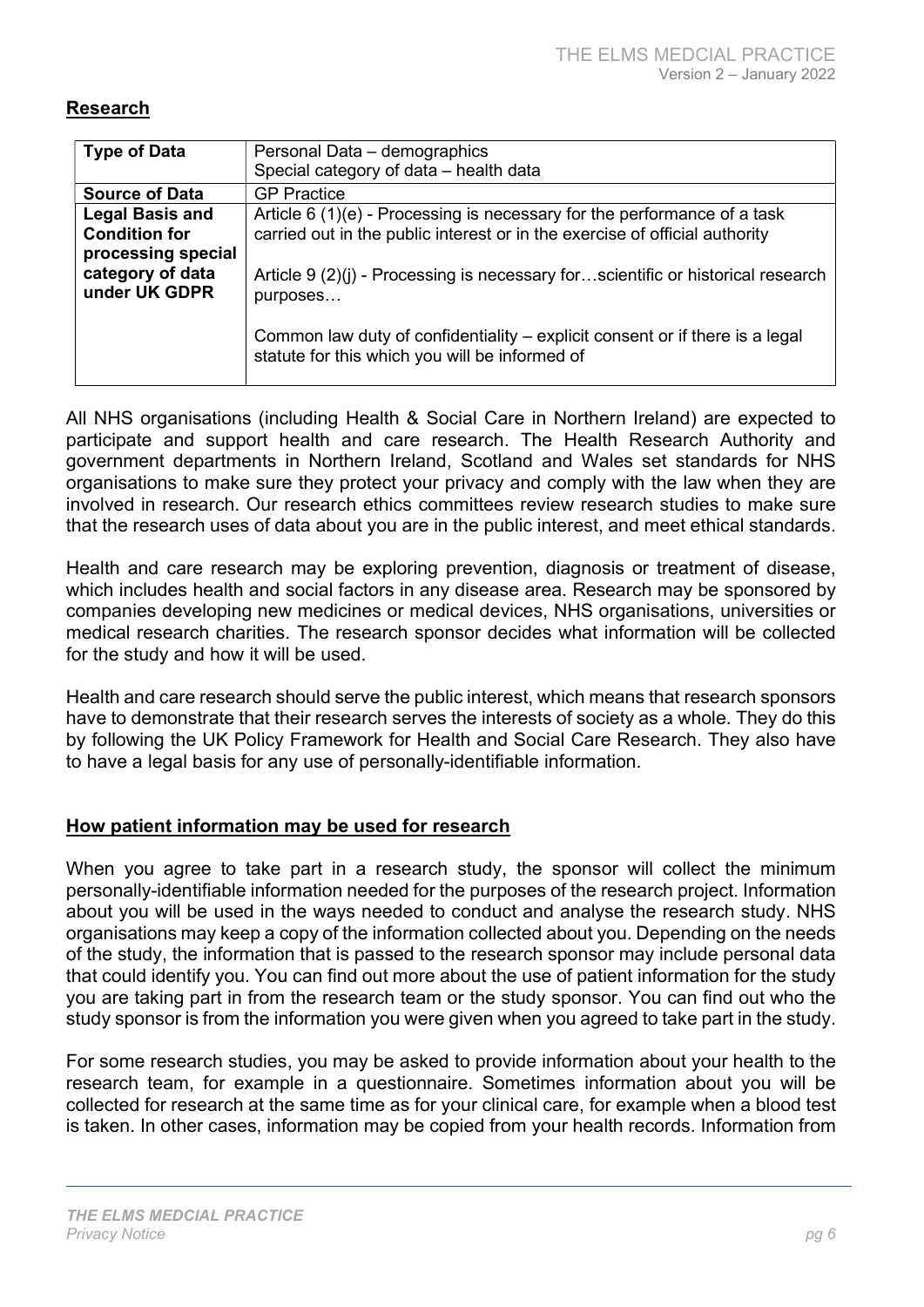your health records may be linked to information from other places such as central NHS records, or information about you collected by other organisations. You will be told about this when you agree to take part in the study.

Even though consent is not the legal basis for processing personal data for research, the common law duty of confidentiality is not changing, so consent is still needed for people outside the care team to access and use confidential patient information for research, unless you have support under the Health Service (Control of Patient Information Regulations) 2002 ('section 251 support') applying via the Confidentiality Advisory Group in England and Wales or similar arrangements elsewhere in the UK

#### Your choices about health and care research

If you are asked about taking part in research, usually someone in the care team looking after you will contact you. People in your care team may look at your health records to check whether you are suitable to take part in a research study, before asking you whether you are interested or sending you a letter on behalf of the researcher.

In some hospitals and GP practices, you may have the opportunity to sign up to a register to hear about suitable research studies that you could take part in. If you agree to this, then research nurses, researchers or administrative staff authorised by the organisation may look at your health records to see if you are suitable for any research studies.

It's important for you to be aware that if you are taking part in research, or information about you is used for research, your rights to access, change or move information about you are limited. This is because researchers need to manage your information in specific ways in order for the research to be reliable and accurate. If you withdraw from a study, the sponsor will keep the information about you that it has already obtained. They may also keep information from research indefinitely.

If you would like to find out more about why and how patient data is used in research, please visit the Understanding Patient Data website: https://understandingpatientdata.org.uk/what-you-need-know

In England you can register your choice to opt out via the "Your Data Matters" webpage on the link below:

https://www.nhs.uk/your-nhs-data-matters/

If you do choose to opt out you can still agree to take part in any research study you want to, without affecting your ability to opt out of other research. You can also change your choice about opting out at any time.

To find out more about UK GDPR and using personal data for research, please visit the Health Research Authority website on the link below: https://www.hra.nhs.uk/hra-guidance-general-data-protection-regulation/

#### **Complaints**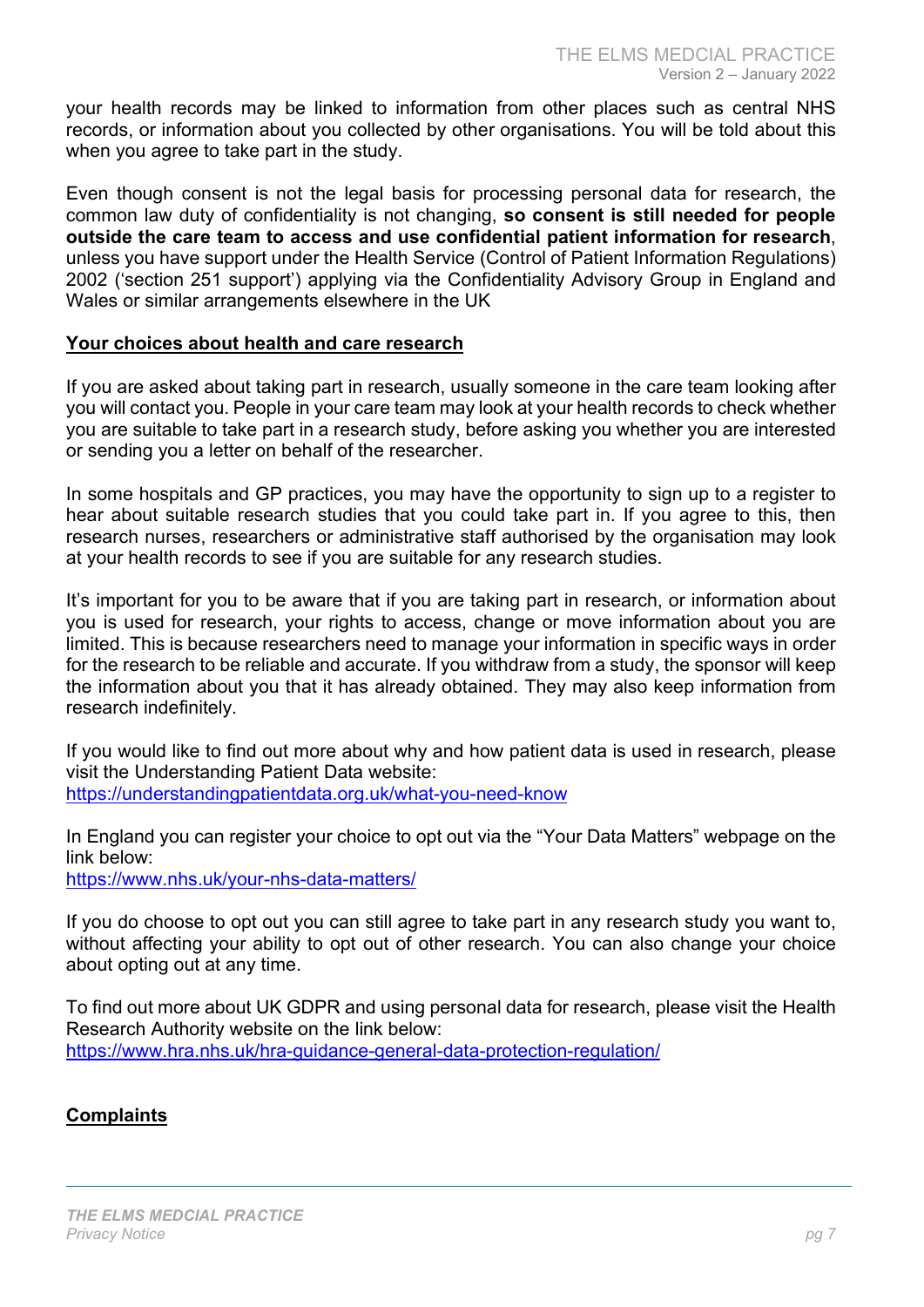| <b>Type of Data</b>    | Personal Data - demographics                                                    |
|------------------------|---------------------------------------------------------------------------------|
|                        | Special category of data - health data                                          |
| <b>Source of Data</b>  | Data Subject, Primary Care, Secondary Care and Community Care                   |
| <b>Legal Basis and</b> | Article 6 $(1)(a)$ – Explicit Consent                                           |
| <b>Condition for</b>   |                                                                                 |
| processing special     | Article $9(2)(h)$ - Processing is necessary for the purposes of preventative or |
| category of data       | occupational medicine for the assessment of the working capacity of the         |
| under UK GDPR          | employee, medical diagnosis, the provision of health and social care or         |
|                        | treatment or the management of health and social care systems                   |
|                        |                                                                                 |
|                        | Common law duty of confidentiality – explicit consent                           |
|                        |                                                                                 |

If you contact the GP Practice about a complaint, we require your explicit consent to process this complaint for you. You will be informed of how and with whom your data will be shared by us, including if you have or you are a representative you wish the GP practice to deal with on your behalf.

### Purposes requiring consent

There are also other areas of processing undertaken where consent is required from you. Under UK GDPR, consent must be freely given, specific, you must be informed and a record must be made that you have given your consent, to confirm you have understood.

#### Patient and Public Involvement

| <b>Type of Data</b>                                     | Personal Data - demographics          |
|---------------------------------------------------------|---------------------------------------|
| <b>Source of Data</b>                                   | <b>GP</b> Practice                    |
| <b>Legal Basis and</b><br><b>Condition for</b>          | Article 6 $(1)(a)$ – Explicit Consent |
| processing special<br>category of data<br>under UK GDPR | Article $9(2)(a)$ – Explicit Consent  |

If you have asked us to keep you regularly informed and up to date about the work of the GP Practice or if you are actively involved in our engagement and consultation activities or patient participation groups, we will collect and process personal confidential data which you share with us.

We obtain your consent for this purpose. Where you submit your details to us for involvement purposes, we will only use your information for this purpose. You can opt out at any time by contacting us using our contact details at the end of this document.

#### Using anonymous or coded information

This type of data may be used to help assess the needs of the general population and make informed decisions about the provision of future services. Information can also be used to conduct health research and development and monitor NHS performance where the law allows this. Where information is used for statistical purposes, stringent measures are taken to ensure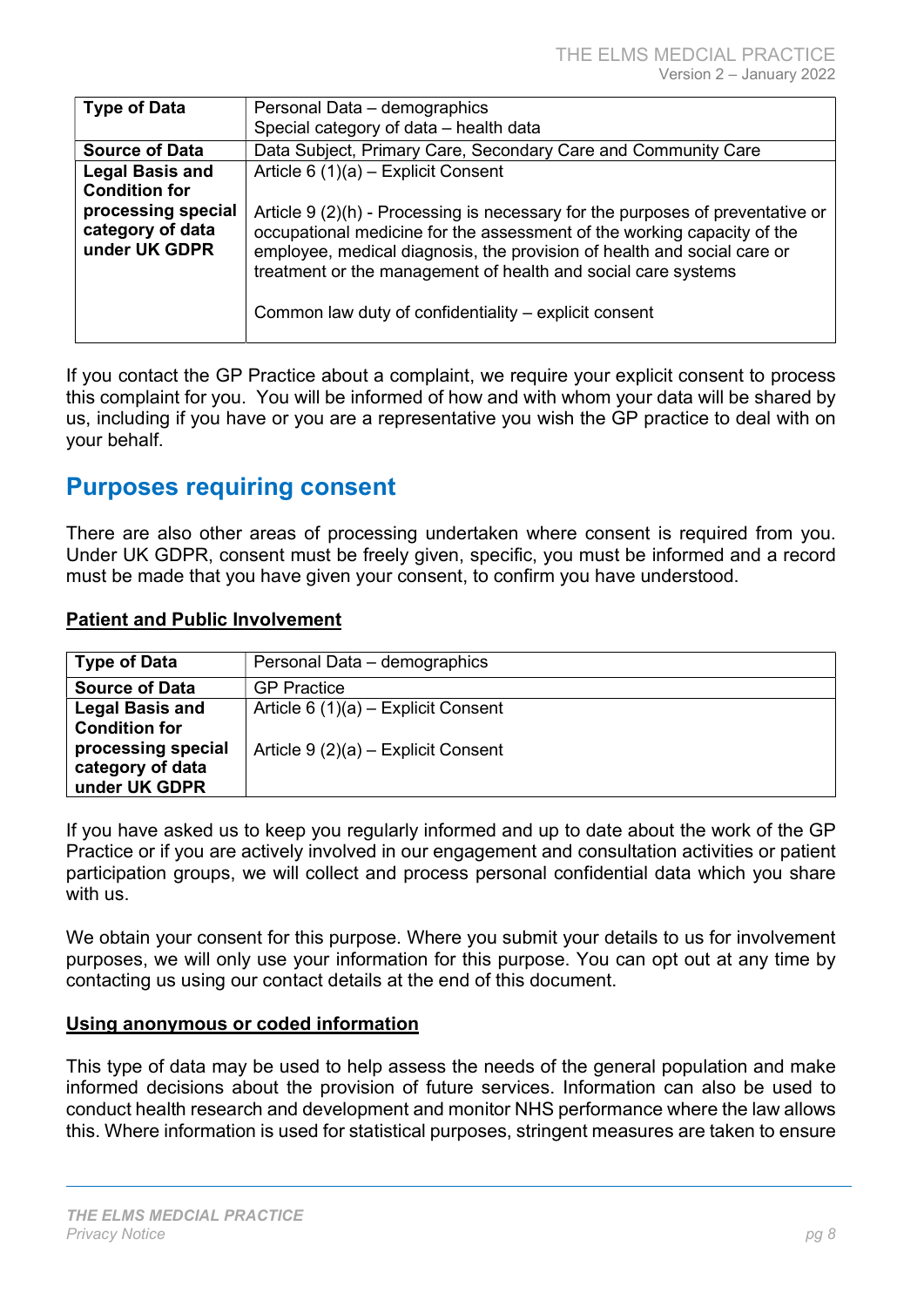individual patients cannot be identified. Anonymous statistical information may also be passed to organisations with a legitimate interest, including universities, community safety units and research institutions.

# National Data Opt-out (opting out of NHS Digital sharing your data)

This applies to identifiable patient data about your health (personal identifiable data in the diagram below), which is called confidential patient information. If you don't want your confidential patient information to be shared by NHS Digital for purposes except your own care - either GP data, or other data we hold, such as hospital data - you can register a National Data Opt-out.



If you have registered a National Data Opt-out, NHS Digital won't share any confidential patient information about you with other organisations unless there is an exemption to this, such as where there is a legal requirement or where it is in the public interest to do so, such as helping to manage contagious diseases like coronavirus. You can find out more about exemptions on the NHS website.

From 1 October 2021, the National Data Opt-out will also apply to any confidential patient information shared by your GP practice with other organisations for purposes except your individual care. It won't apply to this data being shared by GP practices with NHS Digital, as it is a legal requirement for GP practices to share this data with NHS Digital and the National Data Opt-out does not apply where there is a legal requirement to share data.

You can find out more about and register a National Data Opt-out or change your choice on nhs.uk/your-nhs-data-matters or by calling 0300 3035678.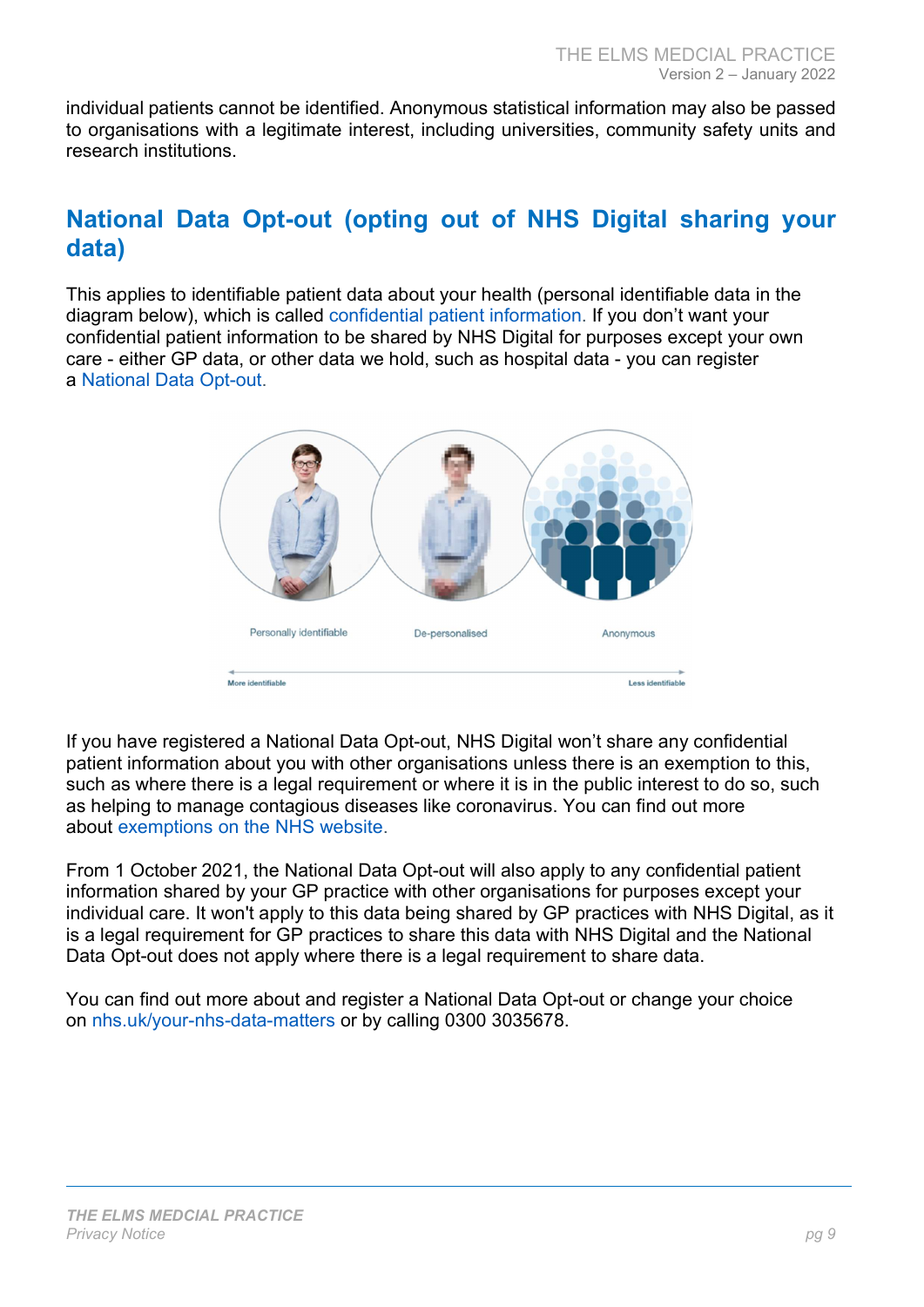### **NHS**

#### **Your Data Matters** to the NHS

Information about your health and care helps<br>us to improve your individual care, speed up<br>diagnosis, plan your local services and research<br>new treatments.

In May 2018, the strict rules about how this data can and<br>cannot be used were strengthened. The NHS is committed<br>to keeping patient information safe and always being clear<br>about how it is used.

.<br>You can choose whether your confidential patient information<br>is used for research and planning.

To find out more visit nhs.uk/your-nhs-data-matters



Whenever you use a health or care service, such as attending the practice, important information about you is collected in a patient record for that service. Collecting this information helps to ensure you get the best possible care and treatment.

The information collected about you when you use these services can also be used and provided to other organisations for purposes beyond your individual care, for instance to help with:

- improving the quality and standards of care provided
- research into the development of new treatments
- preventing illness and diseases
- monitoring safety
- planning services

This may only take place when there is a clear legal basis to

use this information. All these uses help to provide better health and care for you, your family and future generations. Confidential patient information about your health and care is only used like this where allowed by law.

Most of the time, anonymised data is used for research and planning so that you cannot be identified in which case your confidential patient information isn't needed.

You have a choice about whether you want your confidential patient information to be used in this way. If you are happy with this use of information you do not need to do anything. If you do choose to opt-out your confidential patient information will still be used to support your individual care.

To find out more or to register your choice to opt out, please visit: www.nhs.uk/your-nhs-data-matters

On this web page you will:

- See what is meant by confidential patient information
- Find examples of when confidential patient information is used for individual care and examples of when it is used for purposes beyond individual care
- Find out more about the benefits of sharing data
- Understand more about who uses the data
- Find out how your data is protected
- Be able to access the system to view, set or change your opt-out setting
- Find the contact telephone number if you want to know any more or to set/change your opt-out by phone
	- See the situations where the opt-out will not apply

You can also find out more about how patient information is used at: https://www.hra.nhs.uk/information-about-patients/ (which covers health and care research); and,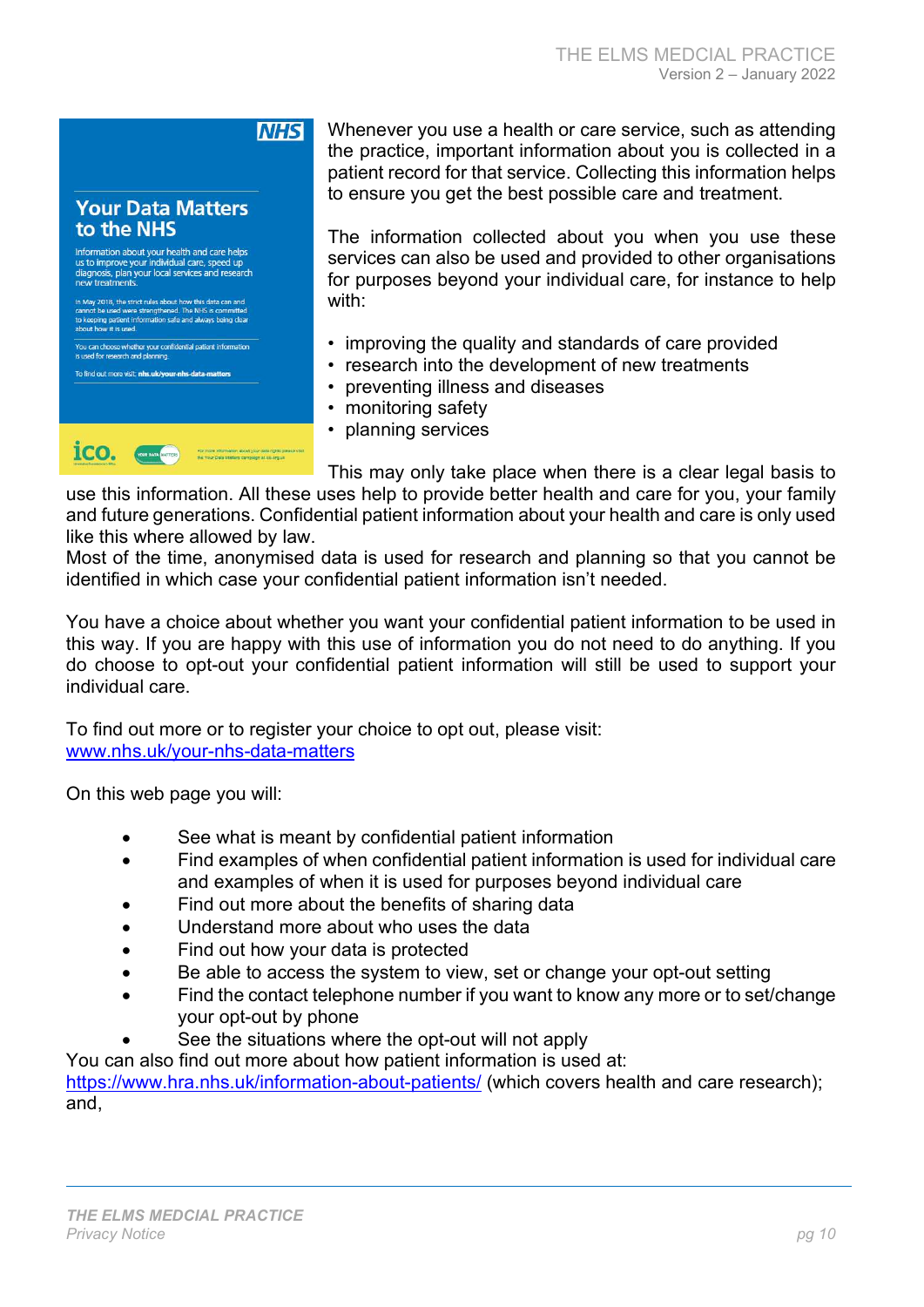https://understandingpatientdata.org.uk/what-you-need-know (which covers how and why patient information is used, the safeguards and how decisions are made)

# Opting out of NHS Digital collecting your data (Type 1 Opt-out)

If you do not want your identifiable patient data (personally identifiable data in the diagram above) to be shared outside of your GP practice for purposes except for your own care, you can register an opt-out with your GP practice. This is known as a Type 1 Opt-out.

Type 1 Opt-outs were introduced in 2013 for data sharing from GP practices, but may be discontinued in the future as a new opt-out has since been introduced to cover the broader health and care system, called the National Data Opt-out. If this happens people who have registered a Type 1 Opt-out will be informed. More about National Data Opt-outs is in the section Who we share patient data with.

NHS Digital will not collect any patient data for patients who have already registered a Type 1 Opt-out in line with current policy. If this changes patients who have registered a Type 1 Optout will be informed.

If you do not want your patient data shared with NHS Digital, you can register a Type 1 Optout with your GP practice. You can register a Type 1 Opt-out at any time. You can also change your mind at any time and withdraw a Type 1 Opt-out.

A start date for the Data sharing with NHS Digital will be announced.

If you have already registered a Type 1 Opt-out with your GP practice your data will not be shared with NHS Digital.

If you wish to register a Type 1 Opt-out with your GP practice before data sharing starts with NHS Digital, this should be done by returning this form to your GP practice as soon as possible to allow time for processing it. If you have previously registered a Type 1 Opt-out and you would like to withdraw this, you can also use the form to do this. You can send the form by post or email to your GP practice or call 0300 3035678 for a form to be sent out to you.

If you register a Type 1 Opt-out after your patient data has already been shared with NHS Digital, no more of your data will be shared with NHS Digital. NHS Digital will however still hold the patient data which was shared with us before you registered the Type 1 Opt-out.

If you do not want NHS Digital to share your identifiable patient data (personally identifiable data in the diagram above) with anyone else for purposes beyond your own care, then you can also register a National Data Opt-out. There is more about National Data Opt-outs and when they apply in the National Data Opt-out section below.

# National Data Opt-out (opting out of NHS Digital sharing your data)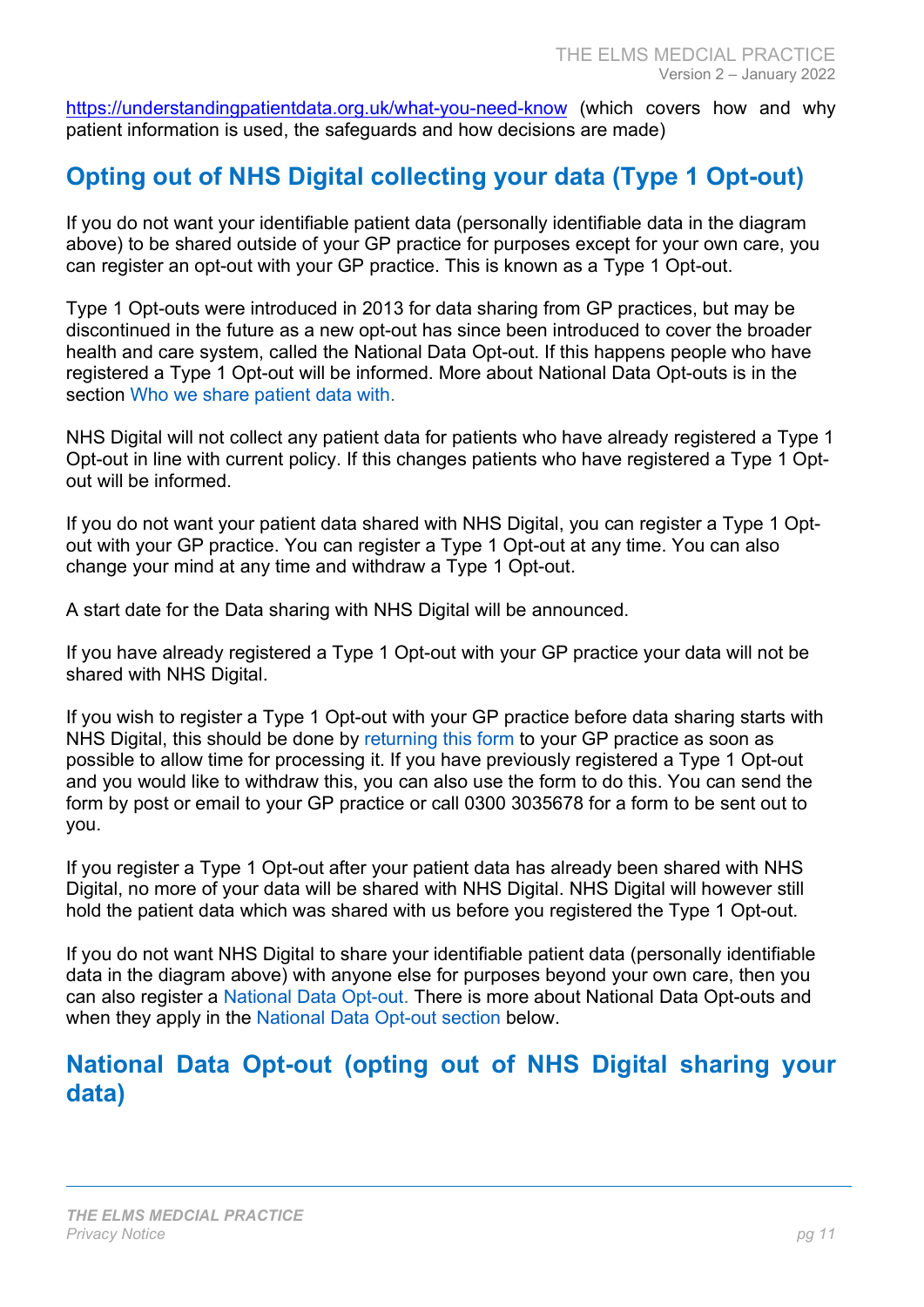This applies to identifiable patient data about your health (personally identifiable data in the diagram above), which is called confidential patient information. If you don't want your confidential patient information to be shared by NHS Digital for purposes except your own care - either GP data, or other data we hold, such as hospital data - you can register a National Data Opt-out.

If you have registered a National Data Opt-out, NHS Digital won't share any confidential patient information about you with other organisations unless there is an exemption to this, such as where there is a legal requirement or where it is in the public interest to do so, such as helping to manage contagious diseases like coronavirus. You can find out more about exemptions on the NHS website.

From 31st March 2022, the National Data Opt-out will also apply to any confidential patient information shared by your GP practice with other organisations for purposes except your individual care. It won't apply to this data being shared by GP practices with NHS Digital, as it is a legal requirement for GP practices to share this data with NHS Digital and the National Data Opt-out does not apply where there is a legal requirement to share data.

You can find out more about and register a National Data Opt-out or change your choice on nhs.uk/your-nhs-data-matters or by calling 0300 3035678.

# How we protect your personal data

We will use the information in a manner that conforms to the UK General Data Protection Regulations (UK GDPR) and Data Protection Act 2018. The information you provide will be subject to rigorous measures and procedures to make sure it can't be seen, accessed or disclosed to any inappropriate persons. We have an Information Governance Framework that explains the approach within the GP practice, our commitments and responsibilities to your privacy and cover a range of information and technology security areas.

Access to your personal confidential data is password protected on secure systems and securely locked in filing cabinet when on paper.

Our IT Services provider, regularly monitor our system for potential vulnerabilities and attacks and look to always ensure security is strengthened.

All our staff have received up to date data security and protection training. They are obliged in their employment contracts to uphold confidentiality, and may face disciplinary procedures if they do not do so. We have incident reporting and management processes in place for reporting any data breaches or incidents. We learn from such events to help prevent further issues and inform patients of breaches when required.

# How long do we keep your personal data?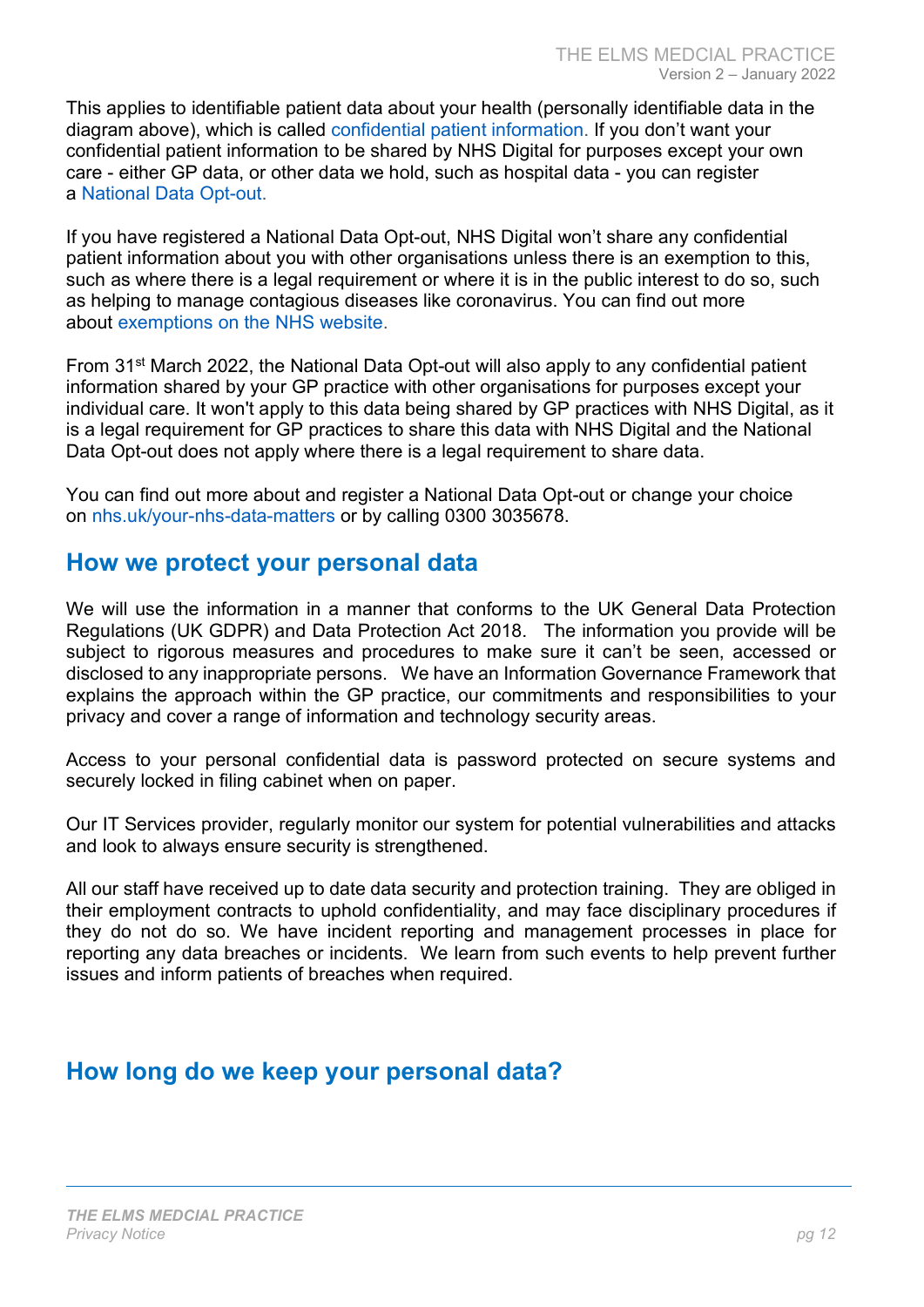Whenever we collect or process your data, we will only keep it for as long as is necessary for the purpose it was collected. For a GP practice, we comply with the Records Management NHS Code of Practice 2021 which states that we keep records for 10 years after date of death. Following this time, the records are securely destroyed if stored on paper, deleted on the electronic health record system or archived for research purposes where this applies.

#### **Destruction**

This will only happen following a review of the information at the end of its retention period. Where data has been identified for disposal we have the following responsibilities:

- to ensure that information held in manual form is destroyed using a cross cut shredder or contracted to a reputable confidential waste company Shred – it, that complies with European Standard EN15713 and obtain certificates of destruction.
- to ensure that electronic storage media used to hold or process information are destroyed or overwritten to national standards.

### Who we share your data with?

As stated above, where your data is being processed for direct care this will be shared with other care providers who are providing direct care to you such as:

- NHS Trusts / Foundation Trusts
- GP's
- Independent Contractors such as dentists, opticians, pharmacists
- Private Sector Providers
- Voluntary Sector Providers
- Ambulance Trusts
- Social Care Services
- Out of hours providers
- Walk in centres
- Clinics

We work with third parties and suppliers (data processors) to be able for us to provide a service to you. These include:

- $\bullet$  FMIS
- MLCSU.Servicedesk@nhs.net IT Services
- Shred-it confidential waste company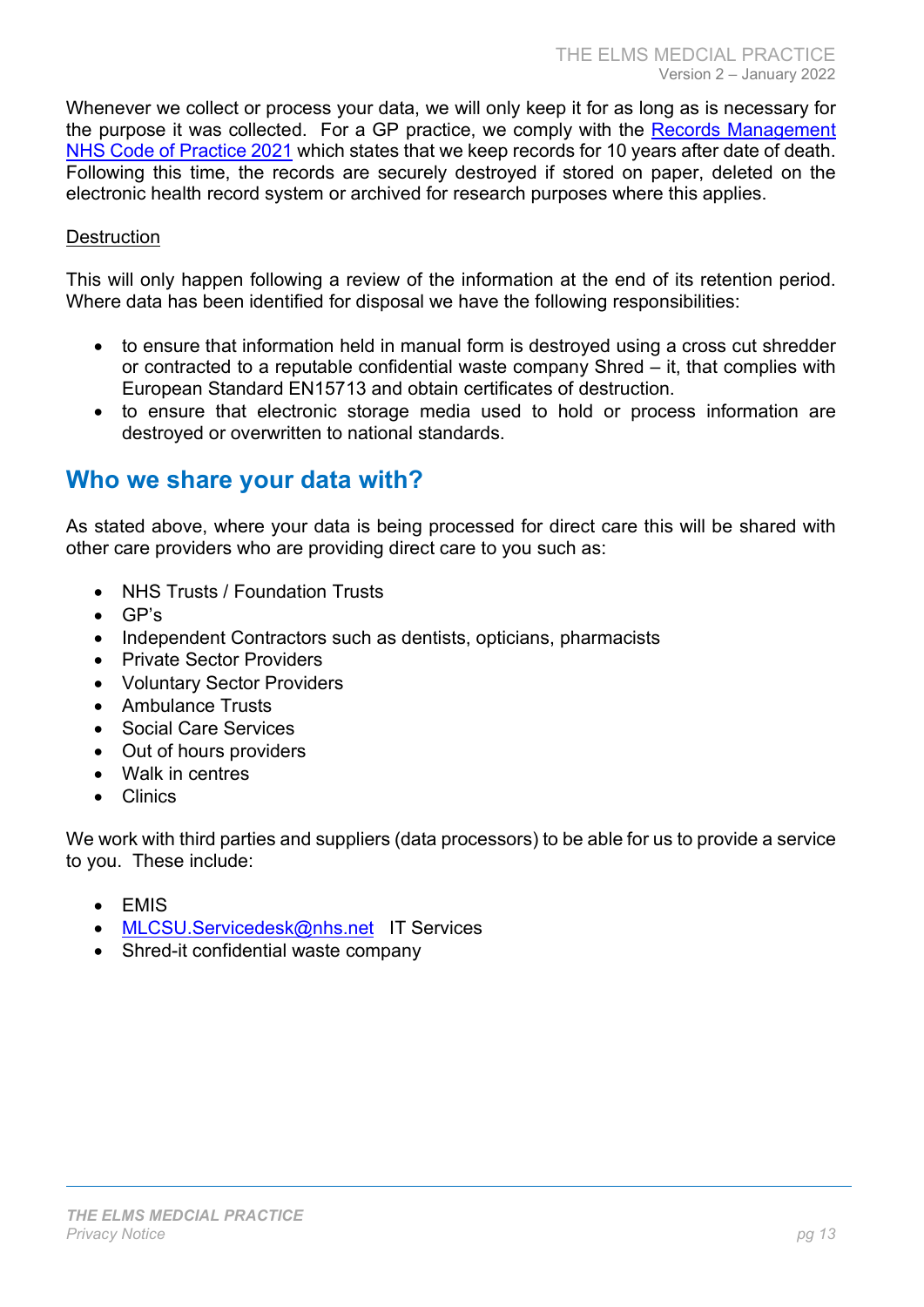There may be occasions whereby these organisations have potential access to your personal data, for example, if they are fixing an IT fault on the system. To protect your data, we have contracts and / or Information Sharing Agreements in place stipulating the data protection compliance they must have and re-enforce their responsibilities as a data processor to ensure you data is securely protected at all times.

We will not disclose your information to any 3<sup>rd</sup> party without your consent unless:

- there are exceptional circumstances (life or death situations)
- where the law requires information to be passed on as stated above
- required for fraud management we may share information about fraudulent activity in our premises or systems. This may include sharing data about individuals with law enforcement bodies.
- It is required to be disclosed to the police or other enforcement, regulatory or government body for prevention and / or detection of crime

### Where is your data processed?

Your data is processed with the GP surgery and by other third parties as stated above who are UK based. Your personal data is not sent outside of the UK for processing.

Where information sharing is required with a country outside of the EU you will be informed of this and we will have a relevant Information Sharing Agreement in place. We will not disclose any health information without an appropriate lawful principle, unless there are exceptional circumstances such as when the health or safety of others is at risk, where the law requires it, or to carry out a statutory functions i.e. reporting to external bodies to meet legal obligations

### What are your rights over your personal data?

You have the following rights over your data we hold:

 Subject Access Rights – you can request access to and or copies of personal data we hold about you, free of charge (subject to exemptions) and provided to you within 1 calendar month. We request that you provide us with adequate information in writing to process your request such as full name, address, date of birth, NHS number and details of your request and documents to verify your identity so we can process the request efficiently. On processing a request, there may be occasions when information may be withheld if the organisation believes that releasing the information to you could cause serious harm to your physical or mental health. Information may also be withheld if another person (i.e. third party) is identified in the record, and they do not want their information disclosed to you. However, if the other person was acting in their professional capacity in caring for you, in normal circumstances they could not prevent you from having access to that information.

To request a copy or request access to information we hold about you and / or to request information to be corrected if it is inaccurate, please contact: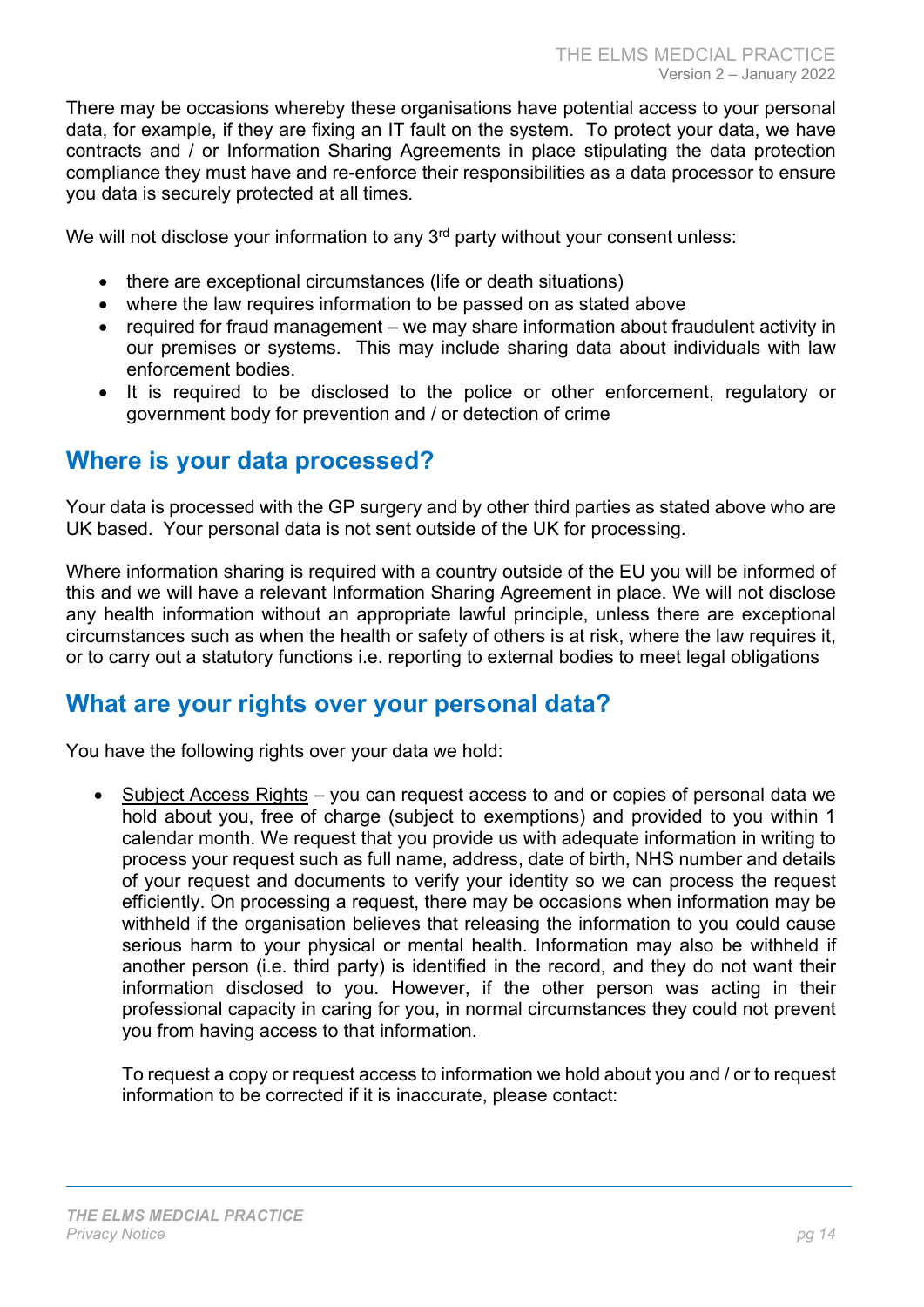Email: elms.medicalcentre@nhs.net

Postal Address: The Elms Medical Practice,  $2<sup>nd</sup>$  Floor Fountains Health Building, Delamere Street Chester CH1 4DS

• Right to rectification

The correction of personal data when incorrect, out of date or incomplete which must be acted upon within 1 calendar month of receipt of such request. Please ensure the GP practice has the correct contact details for you.

- Right to withdraw consent Where your explicit consent is required for any processing we do, you have the right to withdraw that consent at any time.
- Right to Erasure ('be forgotten') This is not applicable to health records but is normally relied upon where consent is obtained for any processing. You have the right to have that data deleted / erased.
- Right to Data Portability

If we obtain consent for any processing we do, you have the right to have data provided to you in a commonly used and machine readable format such as excel spreadsheet, csv file.

- Right to object to processing You have the right to object to processing however please note if we can demonstrate compelling legitimate grounds which outweighs the interest of you then processing can continue. If we didn't process any information about you and your health care if would be very difficult for us to care and treat you.
- Right to restriction of processing This right enables individuals to suspend the processing of personal information, for example, if you want to establish its accuracy or the reason for processing it.

#### Objections to processing for secondary purposes (other than direct care)

The NHS Constitution states "You have the right to request that your confidential information is not used beyond your own care and treatment and to have your objections considered". The possible consequences (i.e. lack of joined up care, delay in treatment if information has to be sourced from elsewhere, medication complications which all lead to the possibility of difficulties in providing the best level of care and treatment) will be fully explained to you to allow you to make an informed decision.

If you wish to opt out of your data being processed and / or shared onwards with other organisations for purposes not related to your direct care, please contact the practice at: elms.medicalcentre@nhs.net